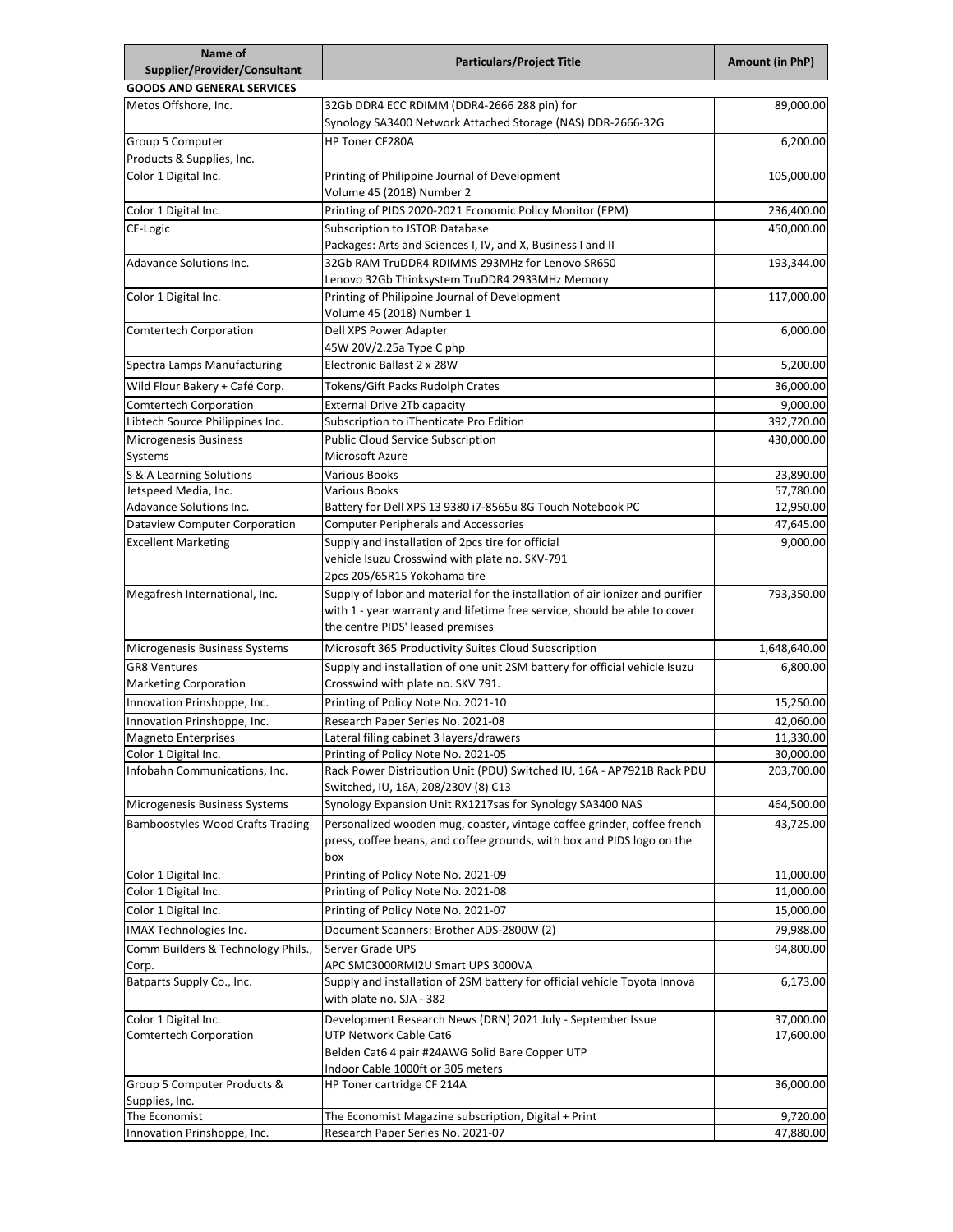| Name of<br>Supplier/Provider/Consultant    | <b>Particulars/Project Title</b>                                                                                                                        | <b>Amount (in PhP)</b>  |
|--------------------------------------------|---------------------------------------------------------------------------------------------------------------------------------------------------------|-------------------------|
| Group 5 Computer Products &                | HP Toner cartridge CF 214A                                                                                                                              | 24,000.00               |
| Supplies, Inc.                             |                                                                                                                                                         |                         |
| Royola Printing Services                   | ID Lanyard with plastic holder                                                                                                                          | 15,000.00               |
| Innovation Prinshoppe, Inc.                | Research Paper Series No. 2021-06                                                                                                                       | 43,020.00               |
| <b>Excellent Marketing</b>                 | Supply and installation of 2pcs tire for official vehicle Isuzu Crosswind with<br>plate no. SKV - 791                                                   | 8,400.00                |
| Microgenesis Business Systems              | Microsoft WinSvrCAL 2019 OLP NL GOV UsrCAL                                                                                                              | 332,500.00              |
|                                            | Microsoft ExchangStdCAL 2019 NL GOV UsrCAL                                                                                                              |                         |
|                                            | Microsoft Exchange Server 2019 Standard                                                                                                                 |                         |
| VJ Graphic Arts, Inc.                      | Printing of Research Paper No. 2021-05                                                                                                                  | 50,700.00               |
| Color 1 Digital Inc.                       | Printing of Development Research News (DRN) 2021 January to March<br>Issue<br>Printing of Development Research News (DRN) 2021 April-June Issue         | 65,000.00               |
|                                            |                                                                                                                                                         |                         |
| VJ Graphic Arts, Inc.                      | Research Paper No. 2021-03                                                                                                                              | 51,000.00               |
| VJ Graphics, Inc.<br>Color 1 Digital, Inc. | Research Paper Series No. 2021-02<br>PIDS 2020 Annual Report                                                                                            | 49,800.00<br>175,000.00 |
| Color 1 Digital, Inc.                      | Printing of PIDS Annual Public Policy Conference (APPC) 2020 Proceedings                                                                                | 107,040.00              |
| Innovation Printshoppe, Inc.               | Printing of Research Paper No. 2021-04                                                                                                                  | 47,880.00               |
| <b>Dataview Computer</b>                   | 16GB DDR4-2666 DIMM RAM for HP ProDesk 400 & 600 G5 MT Desktops                                                                                         | 49,900.00               |
|                                            | Kingston KVR26N19S8/16 16GB 2666 MHZ DIMM D4                                                                                                            |                         |
| Jetspeed Media, Inc.                       | Various Books                                                                                                                                           | 20,560.00               |
| Phil-Data Business Systems, Inc.           | <b>WEBEX NU Cloud Meetings-Meeting Suite</b>                                                                                                            | 152,750.00              |
| Integrated Computer Systems,<br>Inc.       | HP Toner CF237A and HP Toner cartridge CF289A                                                                                                           | 27,920.00               |
| All Card Plastic Phils., Inc.              | YMCKO Color Ribbon for Evolis ID Card Printer                                                                                                           | 5,425.00                |
| Philippine Creations, Inc.                 | 3-in-one LED flash light with ballpen and whistle with PIDS logo                                                                                        | 8,000.00                |
| Microgenesis Business Systems              | Back up Recovery Software:                                                                                                                              | 208,000.00              |
|                                            | -Windows Server (2 licenses)                                                                                                                            |                         |
|                                            | -Linux Server (2 licenses)<br>ACRONIS Cyber Back-up License Certificate Number: CERTSG-303364                                                           |                         |
| Microgenesis Business Systems              | Network Management Software/ Patch Management/ Service Desk tool<br><b>KACE Systems Management</b>                                                      | 455,000.00              |
| Microgenesis Business Systems              | Email security protection appliance software license for one (1) year<br>Sophos Email Protection Advanced with Sandstorm for 1 -year - 100<br>Mailboxes | 475,000.00              |
| AM Cleofe Multitrading                     | Supply and installation of 2SMF Motolite Excel Battery for official vehicle<br>Isuzu Crosswind with plate no. SKV - 781                                 | 6,600.00                |
| Color 1 Digital, Inc.                      | Printing of Policy Note 2021-01 to 04                                                                                                                   | 44,000.00               |
| Paperline Enterprises, Inc                 | Copy Paper, A4, 80 gsm., sub. 24                                                                                                                        | 49,250.00               |
| Internet of Things Philippines             | Face Recognition with temperature                                                                                                                       | 47,034.00               |
| Inc.                                       | detection and floor stand                                                                                                                               |                         |
| <b>YNZAL Marketing Corporation</b>         | Subscription to Adobe Creative Cloud All Apps                                                                                                           | 299,000.00              |
| GoDaddy                                    | Wilcard Secured Socket Layer (SSL) Certificate for Exchange Mail (Standard<br>UCC SLL Up to 5)                                                          | 20,160.38               |
| <b>Survey Monkey Europe</b>                | Subscription to Survey Monkey                                                                                                                           | 33,120.00               |
| <b>Unlimited Company</b>                   |                                                                                                                                                         |                         |
| Innovation Printshoppe, Inc.               | PIDS long brown envelope                                                                                                                                | 11,400.00               |
| Toyota Balintawak, Inc.                    | Supply of labor and materials for the preventive maintenance of official<br>vehicle Toyota Innova with plate no. SAA - 3987                             | 11,295.70               |
|                                            | Perform 110,000 kms preventive maintenance service                                                                                                      |                         |
| Isuzu Commonwealth                         | Supply of labor and materials for the maintenance of official vehicle Isuzu<br>Crosswind with plate no. SKV - 791                                       | 5,644.45                |
|                                            | Perform 85,000 kms preventive maintenance service                                                                                                       |                         |
| Toyota Balintawak, Inc.                    | Supply of labor and materials for the 145,000 kms preventive maintenance<br>and repair of official vehicle Toyota                                       | 13,883.34               |
|                                            | Innova with plate no. SJA - 382                                                                                                                         |                         |
| <b>ACT Industrial Enterprises Techno</b>   | Refilling and reconditioning of fire extinguisher                                                                                                       | 3,360.00                |
| Systems                                    | 10 lbs dry chemical                                                                                                                                     |                         |
| Multi-Line Building System Inc.            | Preventive maintenance of Fire detection and alarm<br>Duration: November 8, 2021 to November 7, 2021                                                    | 148,452.00              |
| <b>Toyota North EDSA</b>                   | Supply of labor and materials for the repair of official vehicle Toyota<br>Innova with plate no. SAA - 3987                                             | 10,169.70               |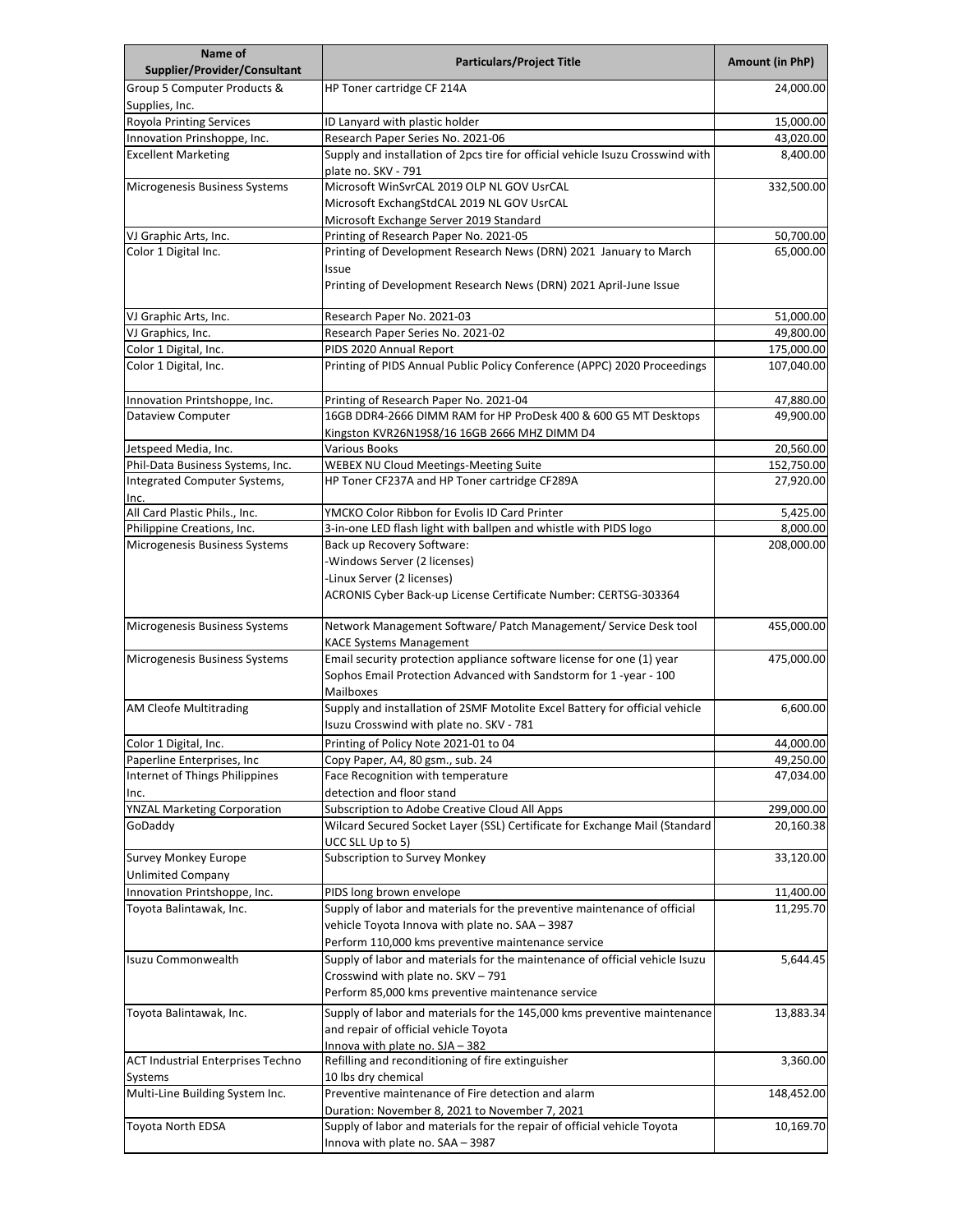| Name of<br>Supplier/Provider/Consultant                    | <b>Particulars/Project Title</b>                                                                                                                                                               | <b>Amount (in PhP)</b> |
|------------------------------------------------------------|------------------------------------------------------------------------------------------------------------------------------------------------------------------------------------------------|------------------------|
| Gencars, Inc. (Isuzu Makati)                               | Supply of labor and materials for the 140,000 kms preventive maintenance<br>with engine wash of official vehicle                                                                               | 12,257.00              |
| Toyota North EDSA                                          | Supply of labor and materials for the 50,000 kms preventive maintenance<br>of official vehicle Toyota Fortuner with<br>plate no. SAA 3753                                                      | 12,037.08              |
| Toyota Balintawak, Inc.                                    | Supply of labor and materials for the 60,000 kms preventive maintenance<br>(6 months after the previous preventive maintenance) of official vehicle<br>Toyota Innova with plate no. SAA - 3988 | 20,361.99              |
| Gencars, Inc.                                              | Additional job for the repair of official vehicle Isuzu Crosswind with plate<br>no. SKV - 781                                                                                                  | 17,795.00              |
| Nissan Gallery                                             | Supply of labor and materials for the 20,000 kms preventive maintenance<br>of Official vehicle Nissan Premium with<br>temporary plate no. 131210                                               | 14,997.00              |
| Asven Industrial Construction<br>Services Inc.             | Supply of labor and materials for the Correction of Thermal Anomaly at<br>the PIDS office and upgrading of wire connecting the PIDS Server Room<br>and Main Breaker                            | 36,140.72              |
| Gencars, Inc.                                              | Supply of labor and materials for the Repair of official vehicle Isuzu<br>Crosswind With plate no. SKV - 781                                                                                   | 12,813.00              |
| Toyota Otis, Inc.                                          | Supply of labor and materials for the preventive maintenance of official<br>vehicle Toyota Innova with plate no. SAA - 3987                                                                    | 14,684.48              |
| Toyota North EDSA                                          | Supply of labor and materials for the 140,000 kms preventive maintenance<br>and repair of official vehicle Toyota<br>Innova with plate no. SJA - 382                                           | 33,229.29              |
| Vitale Valuation Services, Inc.                            | Appraisal of one unit Nissan Urvan Escapade 2008 model to determine the<br>current market value for disposal purposes                                                                          | 5,000.00               |
| Powertech Substation Services, Inc.                        | Power Audit and Infrared Thermographic Scanning of Electrical System at<br>PIDS Leased Area                                                                                                    | 42,000.00              |
| Isuzu Commonwealth                                         | Supply of labor and materials for the preventive maintenance of official<br>vehicle Isuzu Crosswind with<br>plate no. SKV - 791 80,000 km                                                      | 12,162.43              |
| Multi-Line Building Syste Inc.                             | Preventive maintenance of Fire detection and alarm system                                                                                                                                      | 37,113.00              |
| Isuzu Commonwealth                                         | Supply of labor and materials for the 135,000 kms preventive maintenance<br>With engine wash of official vehicle<br>Toyota Innova with plate no. SKV - 781                                     | 6,278.00               |
| PPB Refrigeration Aircon and<br><b>Electrical Services</b> | Monthly Preventive Maintenance of 2 Units air conditioning unit located<br>at MIS Server Room for one year                                                                                     | 32,016.00              |
| <b>Toyota North EDSA</b>                                   | Supply of labor and materials for the repair of official vehicle Toyota<br>Innova with plate no. SAA - 3987                                                                                    | 5,086.25               |
| Toyota North EDSA                                          | Supply of labor and materials for the 45,000 kms preventive maintenance<br>of official vehicle Toyota Fortuner with<br>plate no. SAA - 3753                                                    | 14,283.03              |
| Toyota North EDSA                                          | Supply of labor and materials for the 135,000 kms preventive maintenance<br>And repair of brake drum and back door stay of official vehicle Toyota<br>Innova with plate no. SJA - 382          | 16,908.88              |
| Toyota Balintawak, Inc.                                    | Supply of labor and materials for the 100,000 kms preventive maintenance<br>official vehicle Isuzu Crosswind with<br>plate no. SAA - 3987                                                      | 13,589.74              |
| Toyota Balintawak, Inc.                                    | Supply of labor and materials for the 55,000 kms preventive maintenance<br>official vehicle Toyota Innova with<br>plate no. SAA - 3988                                                         | 10,262.58              |
| Isuzu Commonwealth                                         | Supply of labor and materials for the 130,000 kms preventive maintenance<br>official vehicle Isuzu Crosswind with<br>plate no. SKV - 781                                                       | 5,690.00               |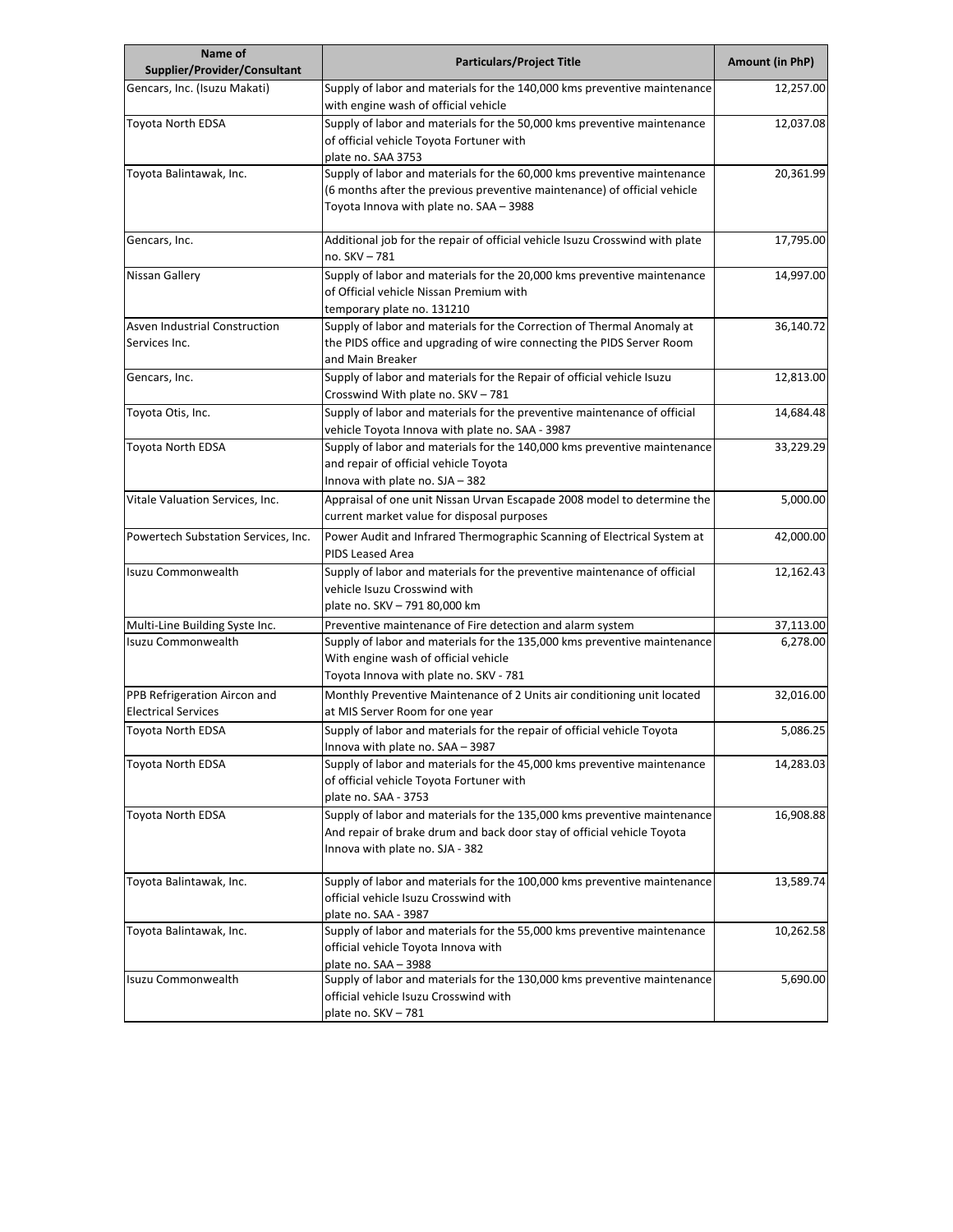| Name of<br>Supplier/Provider/Consultant                                  | <b>Particulars/Project Title</b>                                                                                                                                                                                                                                                                                                      | Amount (in PhP)          |
|--------------------------------------------------------------------------|---------------------------------------------------------------------------------------------------------------------------------------------------------------------------------------------------------------------------------------------------------------------------------------------------------------------------------------|--------------------------|
| <b>CONSULTING SERVICES</b>                                               |                                                                                                                                                                                                                                                                                                                                       |                          |
| Sophia Maria M. Cuevas                                                   | Editor 1 for Making Philippine Education Reforms and Interventions More<br>Transformative                                                                                                                                                                                                                                             | 386,400.00               |
| Danika Christyn C. Astilla-Magoncia                                      | Technical Assistance for Mapping the Supply of Health and Education<br>Facilities and Services Accessed by Pantawid Pamilya Beneficiaries                                                                                                                                                                                             | 410,550.00               |
| Epimetrics, Inc.                                                         | Encoding of Financial Statements for the Assessment of the Service<br>Capability and Readiness of Philippine Hospitals to Provide High Quality<br>Health Care                                                                                                                                                                         | 525,000.00               |
| Gina A. Opiniano                                                         | Facilitator-Transcriptionist for Visayas and Ilocos Study Sites for Medicine<br>Procurement in Government                                                                                                                                                                                                                             | 125,888.00               |
| Sherween Jerry Paul V. Saquing                                           | Facilitator-Transcriptionist for Mindanao and Central Luzon Study Sites for<br>Medicine Procurement in Government                                                                                                                                                                                                                     | 125,888.00               |
| Ateneo de Manila University,<br>Inc./Leonardo A. Lanzona, Jr.            | Sector Expert for the Agriculture and Fisheries Modernization Act (AFMA)<br>Book, Chapter 9: How far has industrialization spread in the Philippine<br>countryside? The state rural industries in the Philippines                                                                                                                     | 433,800.00               |
| Rowena DT. Bacongius                                                     | Sector Expert for the Agriculture and Fisheries Modernization Act (AFMA)<br>Book, Chapter 2: How widespread is modern technology in the Philippine<br>agriculture and fisheries? Constraints and opportunities for technology<br>adoption                                                                                             | 433,800.00               |
| Danilo A. Songco                                                         | Sector Expert for the Agriculture and Fisheries Modernization Act (AFMA)<br>Book, Chapter 6: How much has people empowerment progressed among<br>all farmers and fisherfolk? State of people's organzations in the Philippines                                                                                                        | 433,800.00               |
| Arlene B. Inocencio                                                      | Sector Expert for the Agriculture and Fisheries Modernization Act (AFMA)<br>Book, Chapter 5: To what extent has Philippine agriculture undergone<br>integration and consolidation? State agri-enterprise development in the<br>Philippines                                                                                            | 433,800.00               |
| Marites M. Tiongco                                                       | Sector Expert for the Agriculture and Fisheries Modernization Act (AFMA)<br>Book, Chapter 3: How remunerative are agriculture and fisheries for small<br>farmers and fisherfolk? Trends and policy options for boosting incomes<br>and profitability                                                                                  | 433,800.00               |
| Maria Corazon M. Ebarvia                                                 | Sector Expert for the Agriculture and Fisheries Modernization Act (AFMA)<br>Book, Chapter 10: How well has social and environmental protection been<br>ensured for small farmers and fisherfolk? Sustainable government in<br>Philippine agriculture                                                                                  | 433,800.00               |
| Hanieya P. Rasuman                                                       | Field Interviewer for Mindanao Study Sites for Assessment of DSWD's<br>Social Pension (SocPen) Program                                                                                                                                                                                                                                | 112,573.00               |
| Norliza M. Norman                                                        | Field Interviewer for Visayas Study Sites for Assessment of DSWD's Social<br>Pension (SocPen) Program                                                                                                                                                                                                                                 | 112,573.00               |
| Jennifer Monje                                                           | Co-Investigator for the Assessment of DSWD's Social Pension (SocPen)<br>Program                                                                                                                                                                                                                                                       | 438,000.00               |
| Alliance for Improving Health<br>Outcomes Inc./Christian Edward<br>Nuevo | Research Assistant and Analyst for Assessment of the Service Capability<br>and Readiness of Philippine<br>Hospitals to Provide High Quality Health Care                                                                                                                                                                               | 313,600.00               |
| Jessrel A. Alba                                                          | Data Manager - Cluster B (NCR, Visayas, Mindanao) for the Assessment of<br>the Service Capability and Readiness of Philippine<br>Hospitals to Provide High Quality Health Care                                                                                                                                                        | 268,000.00               |
| <b>Joy Bagas</b>                                                         | -Data Manager (Cluster A) - Luzon for the Assessment of the Service<br>Capability and Readiness of Philippine<br>Hospitals to Provide High Quality Health Care<br>Research Assistance for Data Collection in NCR and National Government<br>Agencies for the Study: Addressing the Determinants of Stunting in the<br>First 1000 Days | 313,600.00<br>180,000.00 |
| Michael A. Pastor                                                        | Technical Assistance to the Legal Review of the Responsible Parenthood<br>and Reproductive Health (RPRH) Law                                                                                                                                                                                                                          |                          |
| Lovely Ann C. Tolin                                                      | Technical Assistance for Health Financing Analysis of the National Health<br>Expenditure Survey (NHES) Round 1 and Design of Survey Protocol for<br>NHES Round 2                                                                                                                                                                      | 494,160.00               |
| Ida Marie T. Pantig                                                      | Technical Assistant for Health Utilization Analysis of the National Health<br>Expenditure Survey (NHES) Round 1 and Design of Survey Protocol for<br>NHES Round 2                                                                                                                                                                     | 494,160.00               |